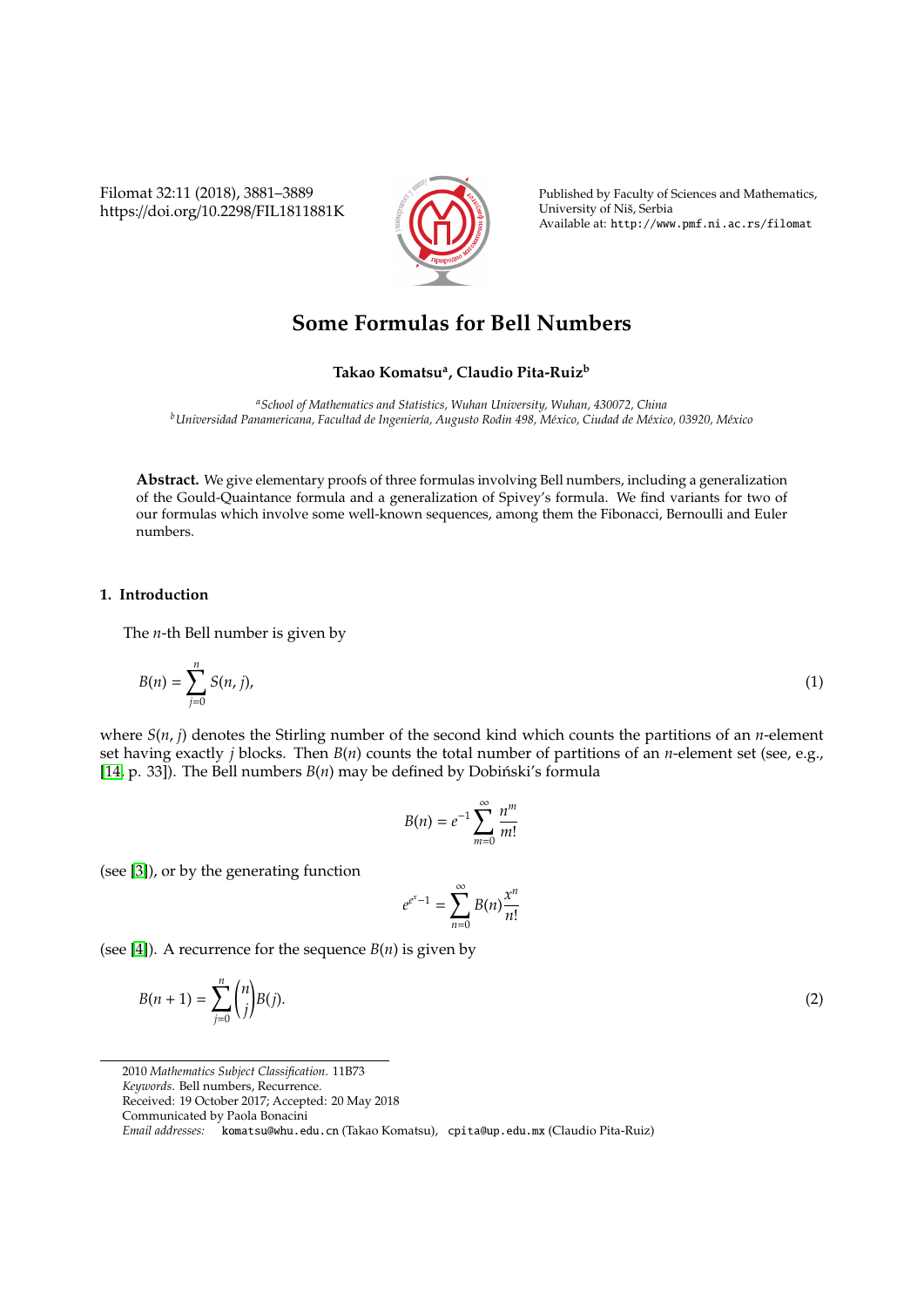The inverse relation of [\(2\)](#page-0-0) is

<span id="page-1-4"></span>
$$
B(n) = \sum_{j=0}^{n} {n \choose j} (-1)^{n+j} B(j+1).
$$
 (3)

In 2008, Spivey [\[13\]](#page-8-3) proved the following generalized recurrence for Bell numbers

<span id="page-1-0"></span>
$$
B(n+k) = \sum_{m=0}^{k} \sum_{j=0}^{n} {n \choose j} m^{n-j} S(k, m) B(j),
$$
\n(4)

which is called "Spivey's formula" nowadays. When  $n = 0$  in [\(4\)](#page-1-0), this is reduced to the definition [\(1\)](#page-0-1). When  $k = 1$  in [\(4\)](#page-1-0), this is reduced to the recurrence [\(2\)](#page-0-0). Besides the generalizations of Bell numbers and their recurrences (see, e.g., [\[7\]](#page-8-4) and [\[2,](#page-8-5) [8,](#page-8-6) [9\]](#page-8-7)), we also have several generalizations of Spivey's formula [\(4\)](#page-1-0) (see, e.g., [\[1,](#page-8-8) [5,](#page-8-9) [10,](#page-8-10) [12,](#page-8-11) [15\]](#page-8-12)).

In this work, we give elementary proofs of the following three formulas involving Bell numbers: for arbitrary non-negative integers *n* and *k*, we have

<span id="page-1-3"></span>
$$
\sum_{j=0}^{n} \binom{n}{j} B(k+j) = \sum_{j=0}^{k} \binom{k}{j} (-1)^{k+j} B(n+j+1),\tag{5}
$$

<span id="page-1-1"></span>
$$
\sum_{j=0}^{n} \binom{n}{j} a^j b^{n-j} B(j) = \sum_{j=0}^{k} (-1)^{k+j} s(k,j) \sum_{l=0}^{n} \binom{n}{l} a^l (b - ak)^{n-l} B(l+j),\tag{6}
$$

<span id="page-1-2"></span>
$$
\sum_{j=0}^{n+k} {n+k \choose j} a^{n+k-j} b^j B(n+k-j) = \sum_{m=0}^k \sum_{j=0}^n \sum_{l=0}^k \sum_{i=0}^j {n \choose j} {k \choose l} {j \choose i} a^{n+l+i-j} b^{k+j-l-i} m^{n-j} S(l,m) B(i).
$$
\n(7)

In [\(6\)](#page-1-1),  $s(k, j)$  denotes the unsigned Stirling numbers of the first kind whose recurrence is given by  $s(k + 1, j) = s(k, j - 1) + ks(k, j)$ . In [\(6\)](#page-1-1) and [\(7\)](#page-1-2), *a* and *b* are arbitrary complex numbers.

Observe that the case  $a = 1$ ,  $b = 0$  of [\(7\)](#page-1-2) is Spivey's formula [\(4\)](#page-1-0). More particular cases in [\(5\)](#page-1-3), [\(6\)](#page-1-1) and (7) are discussed in the next section.

## **2. The Main Results**

In this section, we prove formulas [\(5\)](#page-1-3), [\(6\)](#page-1-1) and [\(7\)](#page-1-2).

### **Proposition 1.** *Formula [\(5\)](#page-1-3) holds.*

*Proof.* We proceed by induction on *k*. By [\(2\)](#page-0-0), the result is true for *k* = 0. Suppose that the result is true for a given  $k \in \mathbb{N}$ . Then

$$
\begin{split} &\sum_{j=0}^{k+1} \binom{k+1}{j} (-1)^{k+1+j} B(n+j+1) \\ &= \sum_{j=0}^{k} \binom{k}{j} (-1)^{k+1+j} B(n+j+1) + \sum_{j=1}^{k+1} \binom{k}{j-1} (-1)^{k+1+j} B(n+j+1) \\ &= \sum_{j=0}^{k} \binom{k}{j} (-1)^{k+1+j} B(n+j+1) + \sum_{j=0}^{k} \binom{k}{j} (-1)^{k+j} B(n+1+j+1) \end{split}
$$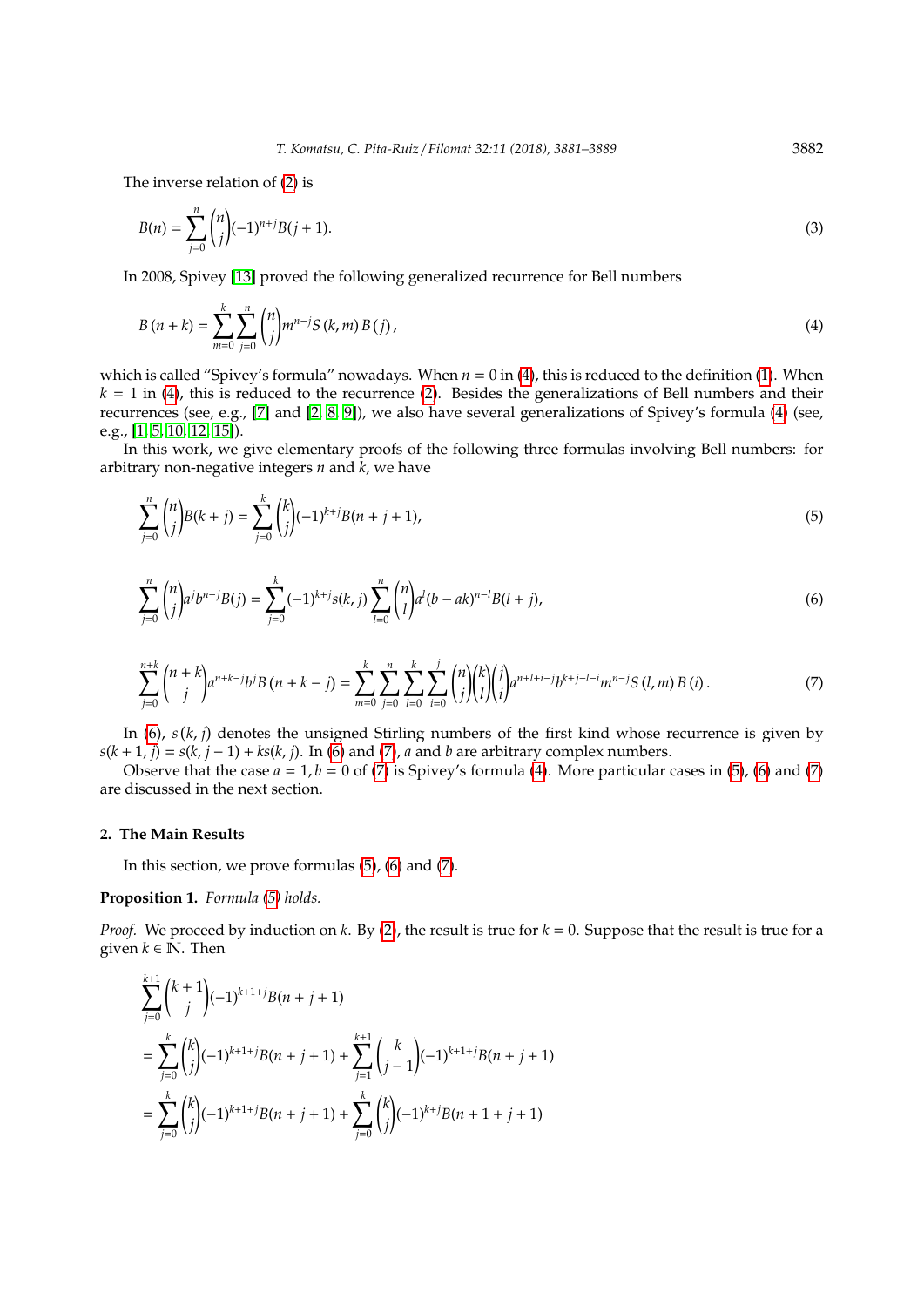$$
= -\sum_{j=0}^{n} {n \choose j} B(k+j) + \sum_{j=0}^{n+1} {n+1 \choose j} B(k+j)
$$
  
= 
$$
\sum_{j=1}^{n+1} {n \choose j-1} B(k+j)
$$
  
= 
$$
\sum_{j=0}^{n} {n \choose j} B(k+1+j),
$$

as desired.  $\quad \Box$ 

When  $n = 0$  in [\(5\)](#page-1-3), we obtain the inverse relation [\(3\)](#page-1-4). Formula (5) can be written as the following recurrence for Bell numbers:

$$
B(k+n+1) = \sum_{j=0}^{k-1} {k \choose j} (-1)^{k+1+j} B(n+j+1) + \sum_{j=0}^{n} {n \choose j} B(k+j).
$$
\n(8)

For example, the Bell number *B*(8) can be expressed in terms of *B*(1), . . . , *B*(7), by taking *k*, *n* such that  $k + n = 7$ :

| п             | κ              | $B(8) =$                                                  |
|---------------|----------------|-----------------------------------------------------------|
| 6             |                | $B(1) + 6B(2) + 15B(3) + 20B(4) + 15B(5) + 6B(6) + 2B(7)$ |
| 5             | っ              | $B(2) + 5B(3) + 10B(4) + 10B(5) + 4B(6) + 3B(7)$          |
| 4             | 3              | $B(3) + 4B(4) + 7B(5) + B(6) + 4B(7)$                     |
| 3             | $\overline{4}$ | $7B(5) - 3B(6) + 5B(7)$                                   |
| $\mathcal{P}$ | 5              | $B(3) - 5B(4) + 11B(5) - 8B(6) + 6B(7)$                   |
|               | 6              | $-B(2) + 6B(3) - 15B(4) + 20B(5) - 14B(6) + 7B(7)$        |

## **Proposition 2.** *Formula [\(6\)](#page-1-1) holds.*

*Proof.* The proof is done by induction on *k*. If *k* = 0, formula [\(6\)](#page-1-1) is trivial. If *k* = 1, then the result holds as

$$
\sum_{j=0}^{n} {n \choose j} a^{j} B(j+1) \sum_{i=0}^{n-j} {n-j \choose i} (-a)^{n-j-i} b^{i}
$$
  
= 
$$
\sum_{j=0}^{n} \sum_{i=0}^{n-j} {n \choose i} {n-i \choose n-i-j} (-1)^{n-i-j} a^{n-i} b^{i} B(j+1)
$$
  
= 
$$
\sum_{i=0}^{n} {n \choose i} a^{n-i} b^{i} \sum_{j=0}^{n-i} {n-i \choose j} (-1)^{n-i-j} B(j+1)
$$
  
= 
$$
\sum_{i=0}^{n} {n \choose i} a^{n-i} b^{i} B(n-i),
$$

where we have used relation [\(3\)](#page-1-4) in the last equality. Suppose formula [\(6\)](#page-1-1) is true in the *k*-case for some  $k \ge 1$ . Then

$$
\sum_{j=0}^{k+1} (-1)^{k+1+j} s(k+1,j) \sum_{l=0}^{n} {n \choose l} a^{l} (b-a(k+1))^{n-l} B(l+j)
$$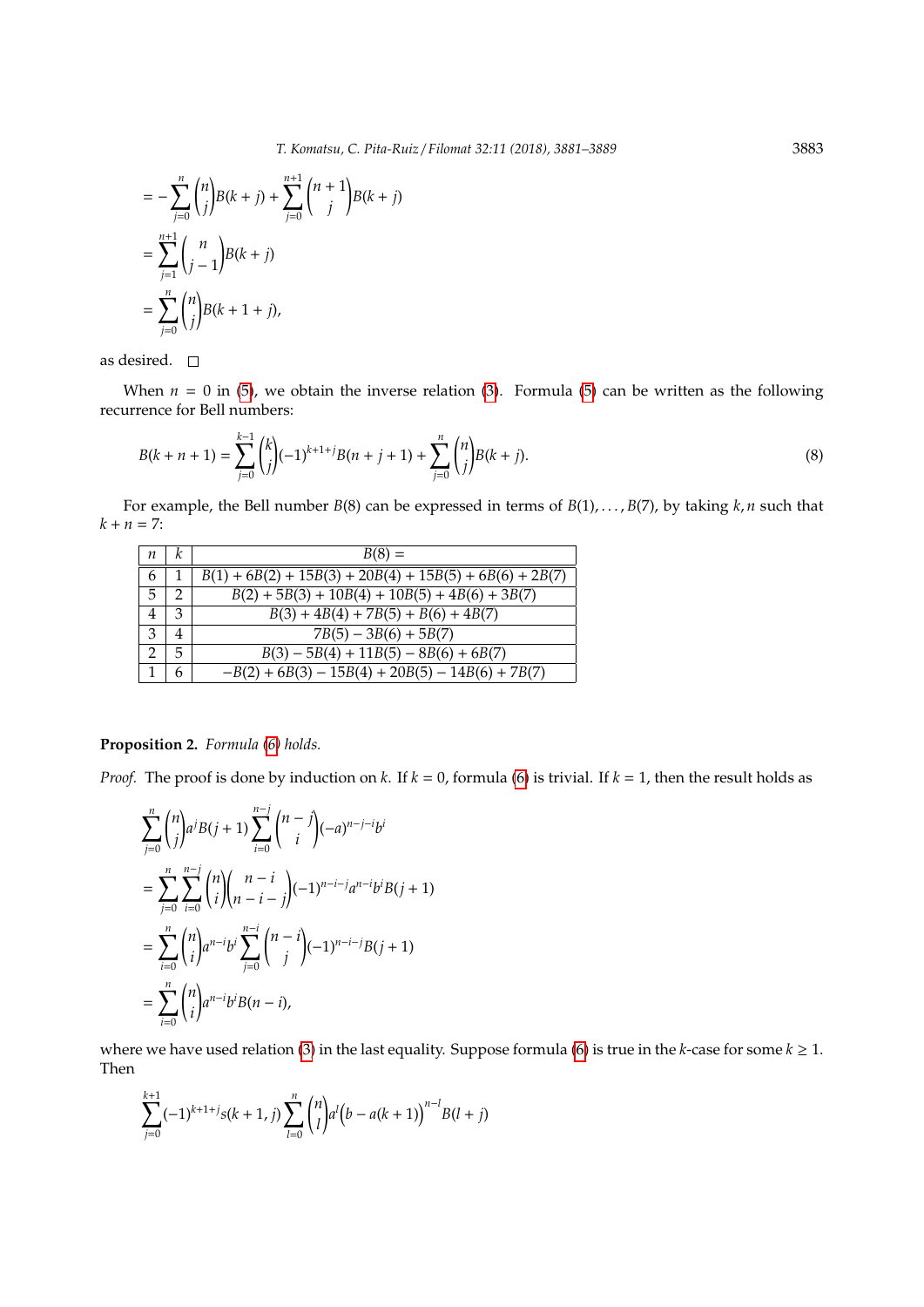$$
= \sum_{j=0}^{k+1} (-1)^{k+1+j} (s(k, j-1) + ks(k, j)) \sum_{l=0}^{n} {n \choose l} a^{l} (b-a - ak)^{n-l} B(l+j)
$$
  

$$
= \sum_{j=0}^{k} (-1)^{k+j} s(k, j) \sum_{l=0}^{n} {n \choose l} a^{l} (b-a - ak)^{n-l} B(l+j+1)
$$
  

$$
- k \sum_{j=0}^{n} {n \choose j} a^{j} (b-a)^{n-j} B(j).
$$
 (9)

Now observe that

$$
\sum_{j=0}^{k} (-1)^{k+j} s(k, j) \sum_{l=0}^{n} {n \choose l} a^{l} (b - a - ak)^{n-l} B(l + j + 1)
$$
  
= 
$$
\sum_{j=0}^{k} (-1)^{k+j} s(k, j) \sum_{l=0}^{n+1} {n+1 \choose l} - {n \choose l} a^{l-1} (b - a - ak)^{n+1-l} B(l + j)
$$
  
= 
$$
a^{-1} \sum_{j=0}^{n+1} {n+1 \choose j} a^{j} (b - a)^{n+1-j} B(j) - a^{-1} (b - a - ak) \sum_{j=0}^{n} {n \choose j} a^{j} (b - a)^{n-j} B(j)
$$
  
= 
$$
a^{-1} \sum_{j=0}^{n+1} {n+1 \choose j} a^{j} (b - a)^{n+1-j} B(j) - a^{-1} \sum_{j=0}^{n} {n \choose j} a^{j} (b - a)^{n+1-j} B(j)
$$
  
+ 
$$
k \sum_{j=0}^{n} {n \choose j} a^{j} (b - a)^{n-j} B(j).
$$

Thus, from [\(9\)](#page-3-0), we have

$$
\sum_{j=0}^{k+1} (-1)^{k+1+j} s(k+1, j) \sum_{l=0}^{n} {n \choose l} a^{l} (b - a(k+1))^{n-l} B(l+j)
$$
  
=  $a^{-1} \sum_{j=0}^{n+1} {n+1 \choose j} a^{j} (b-a)^{n+1-j} B(j) - a^{-1} \sum_{j=0}^{n} {n \choose j} a^{j} (b-a)^{n+1-j} B(j)$   
=  $a^{-1} \sum_{j=1}^{n+1} {n \choose j-1} a^{j} (b-a)^{n+1-j} B(j)$   
=  $\sum_{j=0}^{n} {n \choose j} a^{j} (b-a)^{n-j} B(j+1)$   
=  $\sum_{j=0}^{n} {n \choose j} a^{j} b^{n-j} B(j).$ 

as desired. Note that in the last step, we have used the  $k = 1$  case of [\(6\)](#page-1-1).  $\Box$ 

When  $a \neq 0$  and  $b = 0$ , [\(6\)](#page-1-1) is

$$
B(n) = \sum_{j=0}^{k} (-1)^{k+j} s(k, j) \sum_{l=0}^{n} {n \choose l} (-k)^{n-l} B(l+j).
$$
\n(10)

<span id="page-3-0"></span>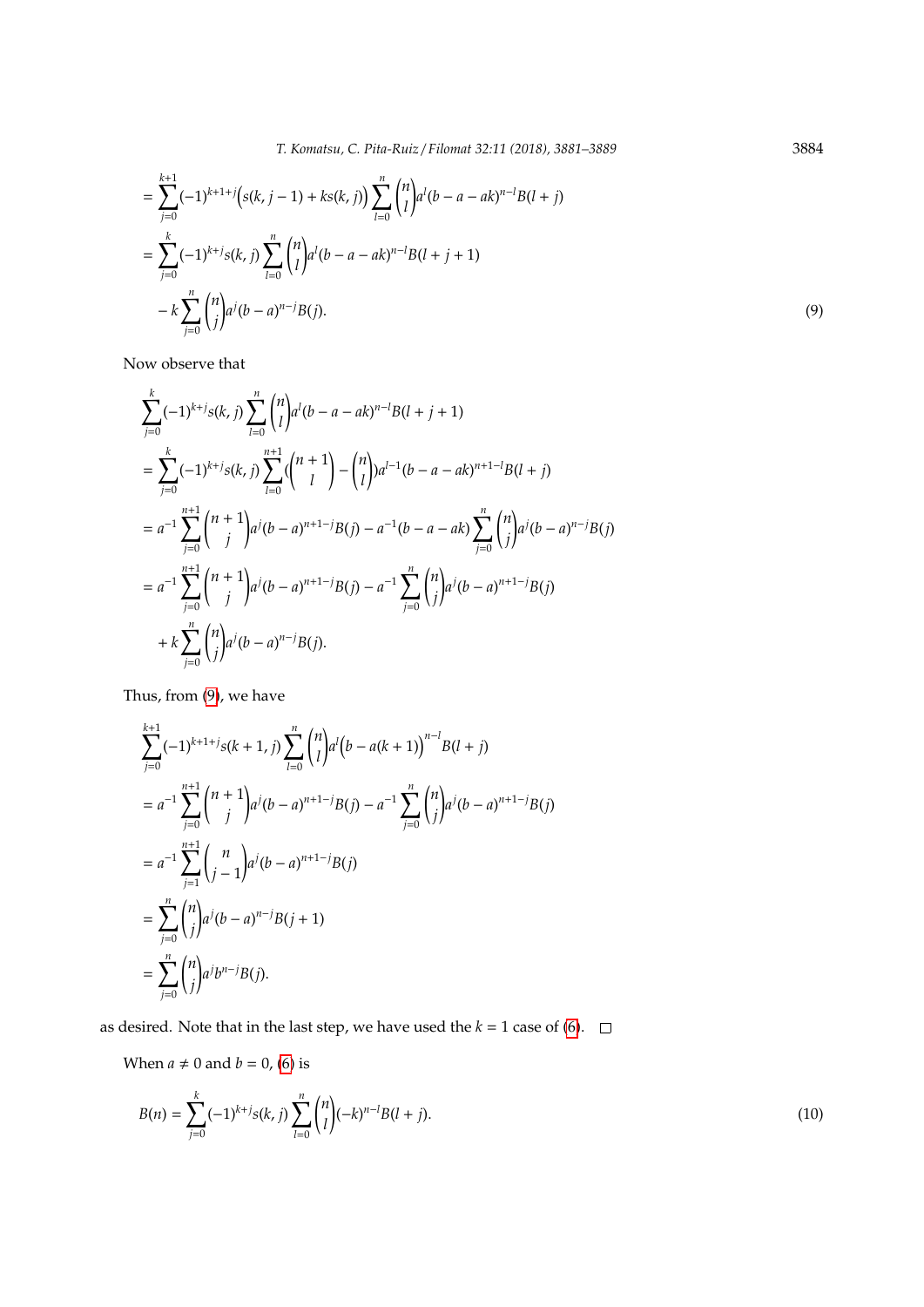This is the so-called "Gould-Quaintance Formula" in [\[5,](#page-8-9) (7)]. When  $a = 0$  and  $b \neq 0$  or  $n = 0$  in [\(6\)](#page-1-1), we have the identity

<span id="page-4-1"></span>
$$
\sum_{j=0}^{k} (-1)^{k+j} s(k, j)B(j) = 1,
$$

which is also derived from [\(1\)](#page-0-1) by using the orthogonality of the two type of Stirling numbers. When  $a = 1$ and  $b = k$  in [\(6\)](#page-1-1), we have the formula

$$
\sum_{j=0}^{n} \binom{n}{j} k^{n-j} B(j) = \sum_{j=0}^{k} (-1)^{k+j} s(k, j) B(n+j),\tag{11}
$$

contained also in [\[5,](#page-8-9) [\(6\)](#page-1-1)]. When  $k = 1$  in (6), we also have

$$
\sum_{j=0}^{n} \binom{n}{j} a^j b^{n-j} B(j) = \sum_{j=0}^{n} \binom{n}{j} a^j (b-a)^{n-j} B(j+1),\tag{12}
$$

which contains the recurrence [\(2\)](#page-0-0) with  $a = b = 1$  and the inverse relation [\(3\)](#page-1-4) with  $a = 1$  and  $b = 0$  as particular cases.

If  $a \neq 0$ , from [\(6\)](#page-1-1), we obtain the recurrence

<span id="page-4-0"></span>
$$
B(n+k+1) = \sum_{j=0}^{n+k} \left( {n+1 \choose j} z^{n+1-j} - \sum_{t=0}^k (-1)^{k+t} s(k,t) {n+1 \choose j-t} (z-k)^{n+1-j+t} \right) B(j),\tag{13}
$$

where  $z = a^{-1}b$  is an arbitrary complex number and *n* and *k* are arbitrary integers with  $n \ge 0$  and  $k > 0$ . The case  $z = k$  of [\(13\)](#page-4-0) is essentially the same as [\(11\)](#page-4-1).

Formula [\(13\)](#page-4-0) gives us the Bell number  $B(n + k + 1)$  written as a linear combination (with polynomial coefficients) of the previous Bell numbers  $B(0), B(1), \ldots, B(n+k)$ : each coefficient is a polynomial in *z* of degree  $\leq n+1$ . For example, *B*(6) can be written as a linear combination of *B*(0), *B*(1), ..., *B*(5), in 5 different ways, corresponding to  $(n, k) = (0.5), (1, 4), (2, 3), (3, 2), (4, 1)$ . In the simplest case where  $n = 0$  and  $k = 5$ , we have the following family of recurrence formulas for *B*(6):

$$
B(6) = zB(0) + (-24z + 121)B(1) + (50z - 274)B(2)
$$
  
+ (-35z + 225)B(3) + (10z - 85)B(4) + (-z + 15)B(5).

#### **Proposition 3.** *Formula [\(7\)](#page-1-2) holds.*

*Proof.* Both sides of [\(7\)](#page-1-2) are (*n* + *k*)-th degree polynomials in the variable *b*. We shall prove that the values of these polynomials are equal when *b* is a non-negative integer, implying that the polynomials are equal. We proceed by induction on *b*. When  $b = 0$ , formula [\(7\)](#page-1-2) is exactly the same as Spivey's formula [\(4\)](#page-1-0). Suppose that the result is valid for  $b \in \mathbb{N}$ . Then we have

$$
\sum_{j=0}^{n+k} {n+k \choose j} a^j (b+1)^{n+k-j} B(j)
$$
  
=  $\left(\frac{b+1}{b}\right)^{n+k} \sum_{j=0}^{n+k} {n+k \choose j} \left(\frac{ab}{b+1}\right)^j b^{n+k-j} B(j)$   
=  $\left(\frac{b+1}{b}\right)^{n+k} \sum_{m=0}^k \sum_{j=0}^n \sum_{l=0}^k \sum_{i=0}^j {n \choose j} {k \choose l} {j \choose i} \left(\frac{ab}{b+1}\right)^{n+l+i-j} b^{k+j-l-i} m^{n-j} S(l, m) B(i)$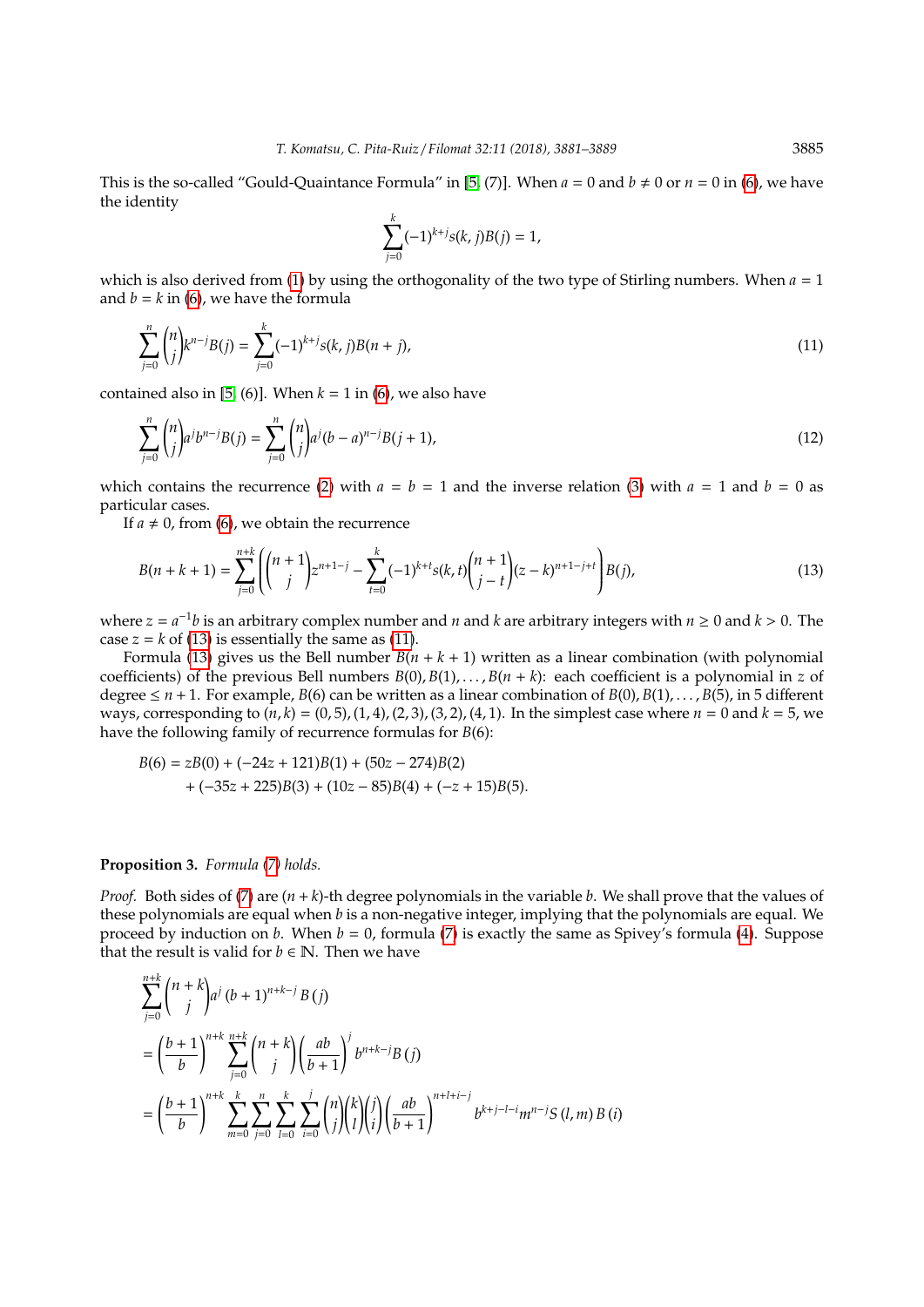<span id="page-5-1"></span>*T. Komatsu, C. Pita-Ruiz* / *Filomat 32:11 (2018), 3881–3889* 3886

$$
= \sum_{m=0}^{k} \sum_{j=0}^{n} \sum_{l=0}^{k} \sum_{i=0}^{j} {n \choose j} {k \choose l} {j \choose i} a^{n+l+i-j} (b+1)^{k+j-l-i} m^{n-j} S(l,m) B(i),
$$

as desired.  $\square$ 

When  $n = 0$ , [\(7\)](#page-1-2) is

<span id="page-5-0"></span>
$$
\sum_{j=0}^{k} {k \choose j} a^{j} b^{k-j} B(j) = \sum_{m=0}^{k} \sum_{l=0}^{k} {k \choose l} a^{l} b^{k-l} S(l, m).
$$
\n(14)

When  $a = 1$  and  $b = 0$ , [\(14\)](#page-5-0) is reduced to the definition [\(1\)](#page-0-1). In addition, by using the relation  $\sum_{l=0}^{k} {k \choose l} S(l,m) = S(k+1,m+1)$ , we see that [\(14\)](#page-5-0) becomes  $B(k+1) = \sum_{m=0}^{k} S(k+1,m+1)$  when  $a = b = 1$ , which is essentially the definition [\(1\)](#page-0-1). When *k* = 1, [\(7\)](#page-1-2) becomes

$$
\sum_{j=0}^{n+1} {n+1 \choose j} a^j b^{n+1-j} B(j) = \sum_{i=0}^n {n \choose i} a^i b^{n+1-i} B(i) + \sum_{j=0}^n \sum_{i=0}^j {n \choose j} {j \choose i} a^{n+1+i-j} b^{j-i} B(i).
$$
\n(15)

When  $a = 1$  and  $b = 0$ , [\(15\)](#page-5-1) is the recurrence [\(2\)](#page-0-0), and when  $a = b = 1$ , it becomes the recurrence

$$
B(n+2) = B(n+1) + \sum_{j=0}^{n} {n \choose j} B(j+1).
$$
 (16)

Formula [\(7\)](#page-1-2) can be written as the following generalized recurrence for Bell numbers:

$$
B(n+k) = \sum_{m=0}^{k} \sum_{l=m}^{k} \sum_{i=0}^{n} \sum_{j=i}^{n} {n \choose j} {k \choose l} {j \choose i} z^{k+j-l-i} m^{n-j} S(l,m) B(i) - \sum_{j=0}^{n+k-1} {n+k \choose j} z^{n+k-j} B(j), \qquad (17)
$$

where  $z = a^{-1}b$  is an arbitrary complex number. Moreover, some elementary algebra gives us the following more interesting form for [\(17\)](#page-5-2):

<span id="page-5-3"></span>
$$
B(n+k) = \sum_{j=0}^{n} {n \choose j} P_{k,j}(z) B(j) + z^{k} \sum_{j=0}^{n+k-1} {n \choose j} - {n+k \choose j} z^{n-j} B(j), \quad k \ge 1,
$$
\n(18)

where the polynomial *Pk*,*<sup>j</sup>* (*z*) is given by

$$
P_{k,j}(z) = \sum_{m=1}^{k} \sum_{l=m}^{k} {k \choose l} S(l,m) z^{k-l} (z+m)^{n-j}.
$$
\n(19)

When  $z = 0$ , [\(18\)](#page-5-3) is reduced to Spivey's formula [\(4\)](#page-1-0). Furthermore, if  $k = 1$ , we have  $P_{1,j}(z) = (z + 1)^{n-j}$ , so [\(18\)](#page-5-3) becomes

$$
B(n+1) = \sum_{j=0}^{n} {n \choose j} (z+1)^{n-j} B(j) - \sum_{j=0}^{n-1} {n \choose j} z^{n-j} B(j+1),
$$
\n(20)

which contains the recurrence [\(2\)](#page-0-0) if *z* = 0, and the inverse relation [\(3\)](#page-1-4) if *z* = −1. When *k* = 2, formula [\(18\)](#page-5-3) looks as follows:

<span id="page-5-4"></span>
$$
B(n+2) = \sum_{j=0}^{n} {n \choose j} \Big( (2z+1)(z+1)^{n-j} + (z+2)^{n-j} \Big) B(j) + z^2 \sum_{j=0}^{n+1} {n \choose j} - {n+2 \choose j} z^{n-j} B(j).
$$
 (21)

If we set  $z = -1$  in [\(21\)](#page-5-4), the recurrence can be written as follows:

$$
B(n+2) = (n+3)B(n+1) - {n+2 \choose 2}B(n) + \sum_{j=0}^{n-1} {n \choose j} - {n+2 \choose j}(-1)^{n-j}B(j).
$$

<span id="page-5-2"></span>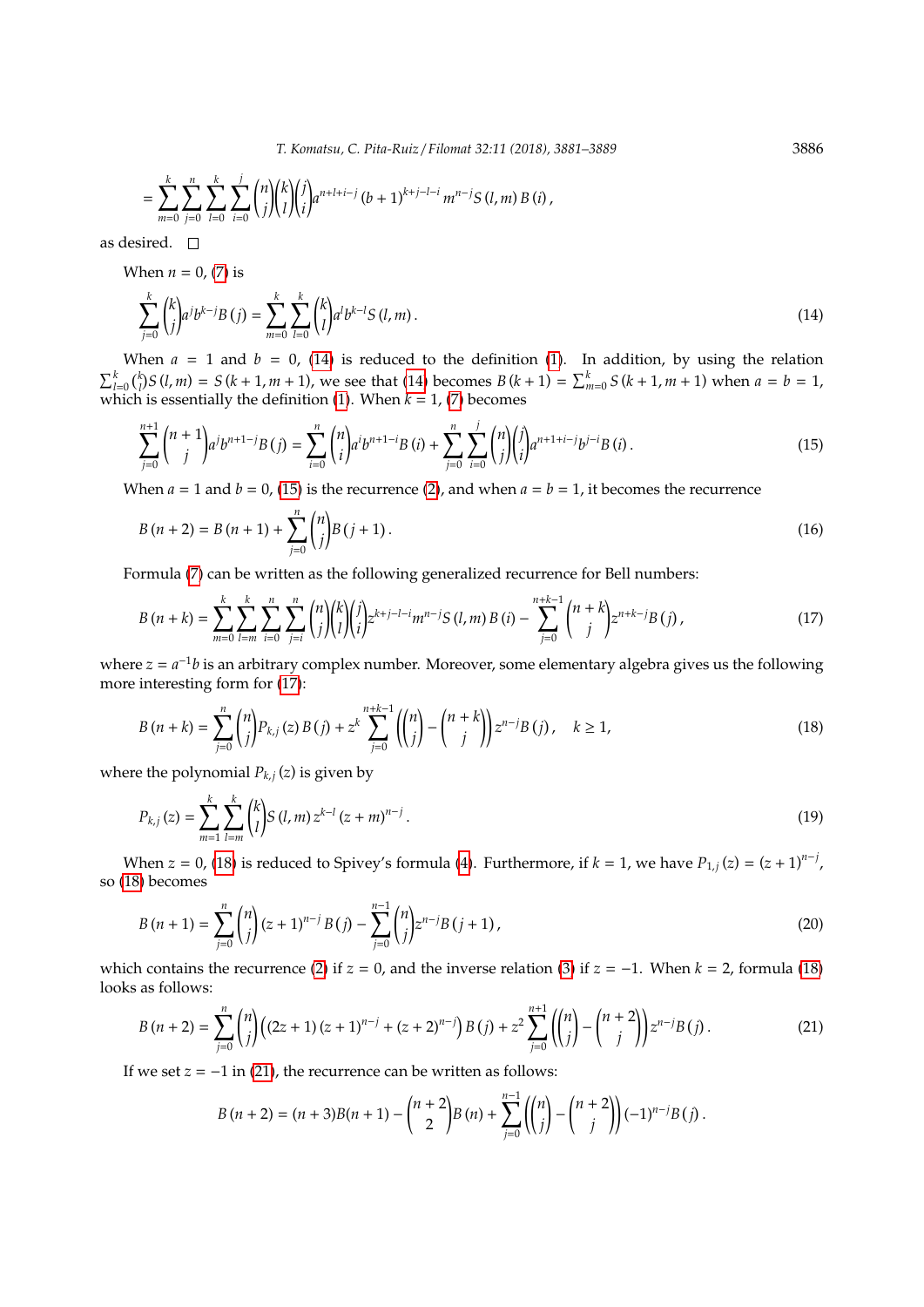#### **3. Some Additional Identities**

In this section, we shall consider the Fibonacci sequence  $F_n$ , defined recursively by  $F_{n+2} = F_{n+1} + F_n$  $(n ≥ 0)$  with  $F_0 = 0$  and  $F_1 = 1$ , and the Lucas sequence  $L_n$ , defined by  $L_{n+2} = L_{n+1} + L_n$   $(n ≥ 0)$  with  $L_0 = 2$ and  $L_1 = 1$ . Recall that  $F_n = \frac{1}{\sqrt{n}}$  $\frac{1}{5}$ ( $\alpha^{n}$  –  $\beta^{n}$ ) and *L<sub>n</sub>* =  $\alpha^{n}$  +  $\beta^{n}$ , where  $\alpha = \frac{1}{2}(1 + \sqrt{5})$ ,  $\beta = \frac{1}{2}(1 - \sqrt{5})$ .

Formula [\(6\)](#page-1-1) can be seen as an identity of two *n*-th degree polynomials in the variable *b*, namely,

$$
\sum_{j=0}^{n} c_j(n, a)b^{n-j} = \sum_{l=0}^{n} \sum_{i=0}^{l} d_{l,i}(n, k, a)b^i,
$$
\n(22)

where  $c_j(n, a) = {n \choose j} a^j B(j)$  and  $d_{l,i}(n, k, a) = {n \choose l} {l \choose i} (-k)^{l-i} a^{n-i} \sum_{j=0}^k (-1)^{k+j} s(k, j) B(n - l + j)$ . If we set  $b = \alpha$  in [\(22\)](#page-6-0), by using the known identity  $\alpha^n = \alpha F_n + F_{n-1}$  (see [\[6,](#page-8-13) Lemma 5.1, p. 78]), we get

$$
\sum_{j=0}^{n} c_j(n, a)(\alpha F_{n-j} + F_{n-j-1}) = \sum_{l=0}^{n} \sum_{i=0}^{l} d_{l,i}(n, k, a)(\alpha F_i + F_{i-1}).
$$
\n(23)

Both sides of [\(23\)](#page-6-1) are of the form *A* 5 + *B*, where *A* and *B* are integers. By equating the coefficients of √  $\sqrt{5}$  in both sides of [\(23\)](#page-6-1), we get

<span id="page-6-3"></span>
$$
\sum_{j=0}^{n} c_j(n, a) F_{n-j} = \sum_{l=0}^{n} \sum_{i=0}^{l} d_{l,i}(n, k, a) F_i,
$$
\n(24)

and by equating the other (independent) coefficients of [\(23\)](#page-6-1), we get

<span id="page-6-2"></span>
$$
\sum_{j=0}^{n} c_j(n, a)(F_{n-j} + 2F_{n-j-1}) = \sum_{l=0}^{n} \sum_{i=0}^{l} d_{l,i}(n, k, a)(F_i + 2F_{i-1}).
$$
\n(25)

Since  $F_t + 2F_{t-1} = F_{t+1} + F_{t-1} = L_t$  (see, e.g., [\[6,](#page-8-13) Formula 5.14, p. 80]), we can write [\(25\)](#page-6-2) as

$$
\sum_{j=0}^{n} c_j(n, a) L_{n-j} = \sum_{l=0}^{n} \sum_{i=0}^{l} d_{l,i}(n, k, a) L_i.
$$
 (26)

Thus, by substituting the powers  $b^{n-j}$  on the left-hand side and  $b^i$  on the right-hand side in formula [\(22\)](#page-6-0), by  $F_{n-j}$  (or  $L_{n-j}$ ) and  $F_i$  (or  $L_i$ ), respectively, we can obtain the identity [\(24\)](#page-6-3) (or the identity [\(26\)](#page-6-4)), respectively.

Formula [\(22\)](#page-6-0) is still useful, by using [\[11,](#page-8-14) Theorem 1], we obtain

<span id="page-6-5"></span>
$$
\sum_{j=0}^{n} c_j(n, a) \mathbb{B}_{n-j}(b) = \sum_{l=0}^{n} \sum_{i=0}^{l} d_{l,i}(n, k, a) \mathbb{B}_i(b),
$$
\n(27)

where  $\mathbb{B}_n(b)$  is the *n*-Bernoulli *b*-polynomial. By setting  $b = 0$  in [\(27\)](#page-6-5), we obtain the following identity involving Bernoulli numbers B<sup>∗</sup> :

<span id="page-6-7"></span>
$$
\sum_{j=0}^{n} c_j(n, a) \mathfrak{B}_{n-j} = \sum_{l=0}^{n} \sum_{i=0}^{l} d_{l,i}(n, k, a) \mathfrak{B}_i.
$$
 (28)

By using some known relations between Bernoulli polynomials  $\mathbb{B}_n(x)$  and Euler polynomials  $\mathbb{E}_n(x)$ , including  $\mathbb{E}_n(x) = \frac{2^{n+1}}{n+1}$  $\frac{2^{n+1}}{n+1}\left(\mathbb{B}_{n+1}\left(\frac{x+1}{2}\right)-\mathbb{B}_{n+1}\left(\frac{x}{2}\right)\right)$ , together with [\[11,](#page-8-14) Theorem 1], we can see that the identity [\(27\)](#page-6-5) is also valid for Euler polynomials:

<span id="page-6-6"></span>
$$
\sum_{j=0}^{n} c_j(n, a) \mathbb{E}_{n-j}(b) = \sum_{l=0}^{n} \sum_{i=0}^{l} d_{l,i}(n, k, a) \mathbb{E}_i(b).
$$
 (29)

<span id="page-6-4"></span><span id="page-6-1"></span><span id="page-6-0"></span>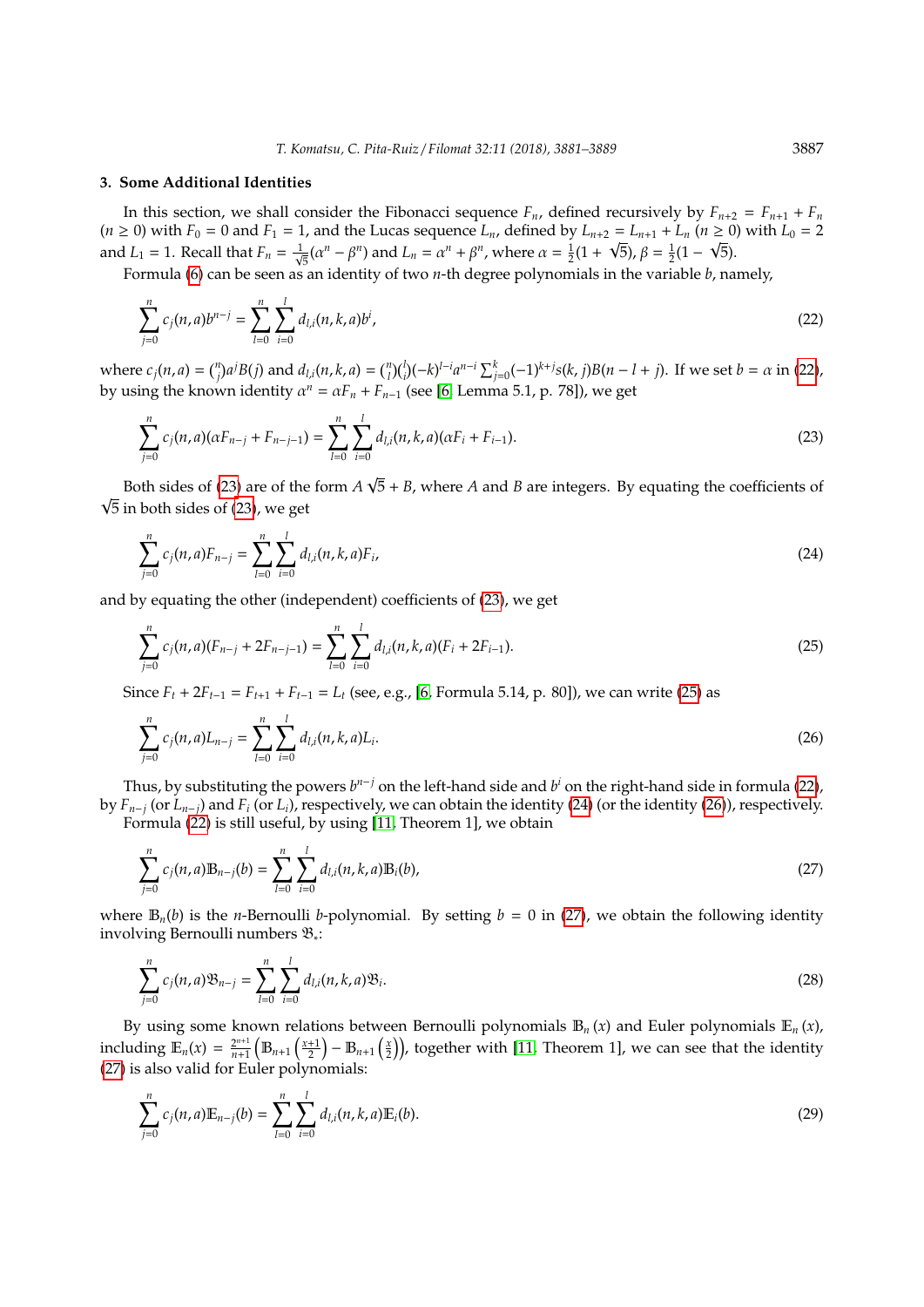By setting  $b = \frac{1}{2}$  in [\(29\)](#page-6-6), as  $E_n = 2^n \mathbb{E}_n\left(\frac{1}{2}\right)$ , we obtain the following identity involving Euler numbers  $E_*$ .

$$
\sum_{j=0}^{n} c_j(n,a) 2^{-(n-j)} E_{n-j} = \sum_{l=0}^{n} \sum_{i=0}^{l} d_{l,i}(n,k,a) 2^{-i} E_i.
$$
\n(30)

In fact, [\(30\)](#page-7-0) can be simplified. Set  $b = 2b_1$  in [\(22\)](#page-6-0). Then, similarly to [\(29\)](#page-6-6), using the argument above, we obtain an identity involving Euler polynomials,

<span id="page-7-1"></span><span id="page-7-0"></span>
$$
\sum_{j=0}^n c_j(n,a) 2^{n-j} \mathbb{E}_{n-j}(b_1) = \sum_{l=0}^n \sum_{i=0}^l d_{l,i}(n,k,a) 2^i \mathbb{E}_i(b_1),
$$

and setting  $b_1 = \frac{1}{2}$ , we obtain

$$
\sum_{j=0}^{n} c_j(n, a) E_{n-j} = \sum_{l=0}^{n} \sum_{i=0}^{l} d_{l,i}(n, k, a) E_i.
$$
 (31)

## **4. More Variations**

In the previous section, by replacing the powers *b <sup>r</sup>* by *F<sup>r</sup>* , *L<sup>r</sup>* , B*<sup>r</sup>* or *E<sup>r</sup>* in the polynomial identity [\(22\)](#page-6-0), we obtain new identities. Moreover, the corresponding identities [\(24\)](#page-6-3), [\(26\)](#page-6-4), [\(28\)](#page-6-7) and [\(31\)](#page-7-1) are, in turn, identities between two *a*-polynomials, so we can use the same ideas to obtain identities replacing the powers *a <sup>t</sup>* by *F<sup>t</sup>* ,  $L_t$ ,  $\mathfrak{B}_t$  or  $E_t$ .

Including the constant sequence  $1, 1, \ldots$ , we can have 25 identities of the form

$$
\sum_{j=0}^n \binom{n}{j} X_j Y_{n-j} B(j) = \sum_{j=0}^k \sum_{l=0}^n \sum_{i=0}^l \binom{n}{l} \binom{l}{i} (-1)^{k+j} s(k,j) (-k)^{l-i} X_{n-i} Y_i B(n-l+j).
$$

That is, both *X*<sup>∗</sup> and *Y*<sup>∗</sup> can be any of the 5 sequences of numbers: constant 1, Fibonacci *F*<sup>∗</sup> , Lucas *L*<sup>∗</sup> , Bernoulli B<sup>∗</sup> and Euler *E*<sup>∗</sup> . All of these identities involve the Stirling numbers of the first kind and the Bell numbers, and all of them have some "Gould-Quaintance formula flavor".

The previous discussion can be also applied to formula [\(7\)](#page-1-2). We have 25 identities of the form

$$
\sum_{j=0}^{n+k} {n+k \choose j} X_j Y_{n+k-j} B(j) = \sum_{m=0}^{k} \sum_{j=0}^{n} \sum_{l=0}^{k} \sum_{i=0}^{j} {n \choose j} {k \choose l} {j \choose l} m^{n-j} X_{n+l+i-j} Y_{k+j-l-i} S(l,m) B(i),
$$

where both *X*<sup>∗</sup> and *Y*<sup>∗</sup> can be any of the 5 sequences of numbers: constant 1, Fibonacci *F*<sup>∗</sup> , Lucas *L*<sup>∗</sup> , Bernoulli B<sup>∗</sup> , Euler *E*<sup>∗</sup> . All these identities involve the Stirling numbers of the second kind and the Bell numbers, and all of them have some "Spivey's formula flavor".

Finally, we mention that if we set simultaneously  $a = \alpha$  and  $b = \beta$  in [\(6\)](#page-1-1), it is possible to obtain two new identities:

$$
\sum_{j=0}^n \binom{n}{j} (-1)^j F_{2j} B(j) = \sum_{j=0}^k \sum_{l=0}^n \sum_{i=0}^l \binom{n}{l} \binom{l}{i} (-1)^{n+l+k+j} s(k, j) k^{l-i} F_{2(n-i)} B(n-l+j),
$$

and

$$
\sum_{j=0}^n \binom{n}{j} (-1)^j L_{2j} B(j) = \sum_{j=0}^k \sum_{l=0}^n \sum_{i=0}^l \binom{n}{l} \binom{l}{i} (-1)^{n+l+k+j} s(k, j) k^{l-i} L_{2(n-i)} B(n-l+j).
$$